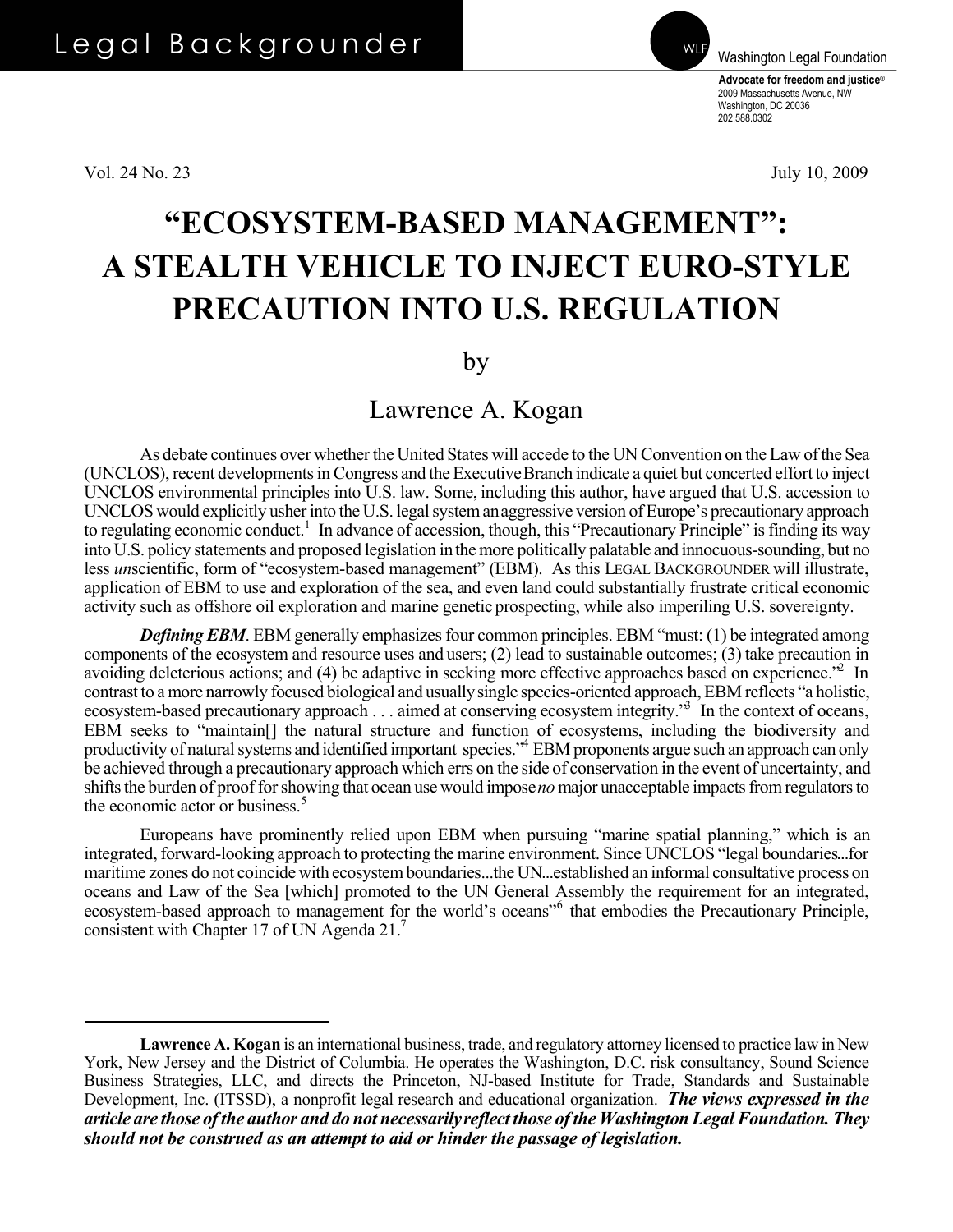*Emergence of EBM in U.S. Policies and Proposals*. On May 11, 2009, the State Department informed the Senate Committee on Foreign Relations of its treaty priorities. They include securing accession to UNCLOS and other related Precautionary Principle-based UN multilateral environmental agreements.<sup>8</sup> President Obama's June 12, 2009 Proclamation which "covers matters involving the oceans, the Great Lakes, the coasts of the United States...and related seabed, subsoil, and living and non-living resources," also reflects this trend. In particular, it calls for the U.S. to adopt a national "ecosystem-based framework...[that is] consistent with international [environmental] law, including customary international law, as reflected in the 1982 United Nations Convention on the Law of the Sea."<sup>5</sup> The President's use of EBM language comports with the goals outlined by environmental activist groups last November. They include establishing Europe's Precautionary Principle as U.S. law and ensuring UNCLOS accession.<sup>[10](#page-3-1)</sup>

 Were the relevant committees of the 111th Congress to convene UNCLOS hearings, they would need to explain away current congressional efforts to strengthen U.S. jurisdiction and control over many of the very same "waters of the United States" for which the U.S. government would be held legally responsible upon UNCLOS accession. The Clean Water Restoration Act of 2009 (S.787), introduced by Senator Russell Feingold in April 2009 and voted out of the Senate Environmental & Public Works Committee on June 18, 2009, is symbolic of this trend. Even as amended, it clarifies and expands the term "waters of the United States," and thereby, the scope of such jurisdiction and control, to include non-navigable waters<sup>11</sup> not previously covered by the Clean Water Act amendments to the Federal Water Pollution Control Act.<sup>12</sup>

 The Omnibus Public Land Management Act of 2009 (HR 146), which President Obama signed into law on March 30, 2009,<sup>[13](#page-3-4)</sup> provides another example. The law incorporates EBM language within recent amendments<sup>14</sup> made to the Wilderness Act of 1964<sup>[15](#page-3-6)</sup> that likely expanded the extent and types of federal undeveloped lands eligible for public preservation and protection, and thus, designation as a component of the National Wilderness Preservation System. In addition, the law employed EBM language to "establish a new program to develop a coordinated and comprehensive Federal ocean and coastal mapping plan for the Great Lakes and coastal state waters, the territorial sea, the exclusive economic zone, and the continental shelf of the United States that enhances ecosystem approaches in decision-making for conservation and management of marine resources and habitats..."<sup>[16](#page-3-7)</sup> The National Wilderness Preservation System will now cover marine spatial zones roughly corresponding to those established by the UNCLOS.

 Representative Sam Farr has *re*introduced the Oceans Conservation, Education, and National Strategy for the 21st Century Act (HR 21). One of its primary purposes is to "promot[e] ecosystem-based approaches to management of United States ocean waters, coastal waters, and ocean resources.[17](#page-3-8) Although HR 21, when originally introduced, expressly incorporated Europe's Precautionary Principle, that term was subsequently dropped during an April 2008 mark-up review and replaced with EBM language.<sup>18</sup>

 House Energy and Commerce Committee Chair Henry Waxman introduced the American Clean Energy and Security Act of 2009 (HR 2454) on May 15, 2009,<sup>19</sup> and the full House narrowly passed it in expanded form on June 26, 2009.[20](#page-3-11) The bill requires "the Federal Energy Regulatory Commission, the Secretary of the Interior, and the National Oceanic and Atmospheric Administration, in consultation with the Council on Environmental Quality and, as appropriate, coastal States, regional organizations of coastal States, and relevant nongovernmental organizations, [to] jointly conduct a study of the potential for marine spatial planning to facilitate the development of offshore renewable energy facilities in a manner that protects and maintains coastal and marine ecosystem health."<sup>21</sup> It mandates that any marine spatial plan ultimately developed be "based on the principle of ecosystem-based management."<sup>[22](#page-3-13)</sup> It defines EBM as "a management approach that ensures the future ecological and economic sustainability of natural resources by (A) accounting for all ecosystem interactions and direct, indirect, and cumulative impacts of human activities on the ecosystem; (B) emphasizing protection of ecosystem structure, functions, patterns, and processes; and (C) maintaining ecosystems in a healthy and resilient condition."<sup>23</sup>

 On May 14, 2009, the House Committee on Natural Resources released a discussion draft of the Federal Lands and Resources Energy Development Act of 2009. It provides that "the Secretary shall promulgate regulations requiring that all oil and gas operations shall be conducted to achieve *zero discharge of pollutants* into the waters of the Outer Continental Shelf." According to the Majority Staff summary, the bill requires that "all new...offshore...leases...meet a 'no discharge' requirement to lessen the amount of ocean pollution from drilling."<sup>24</sup> This Precautionary Principle-inspired provision, which would effectively preclude most offshore drilling, was included even though scientific evidence reveals that "natural seeps of petroleum…contribute the highest amount of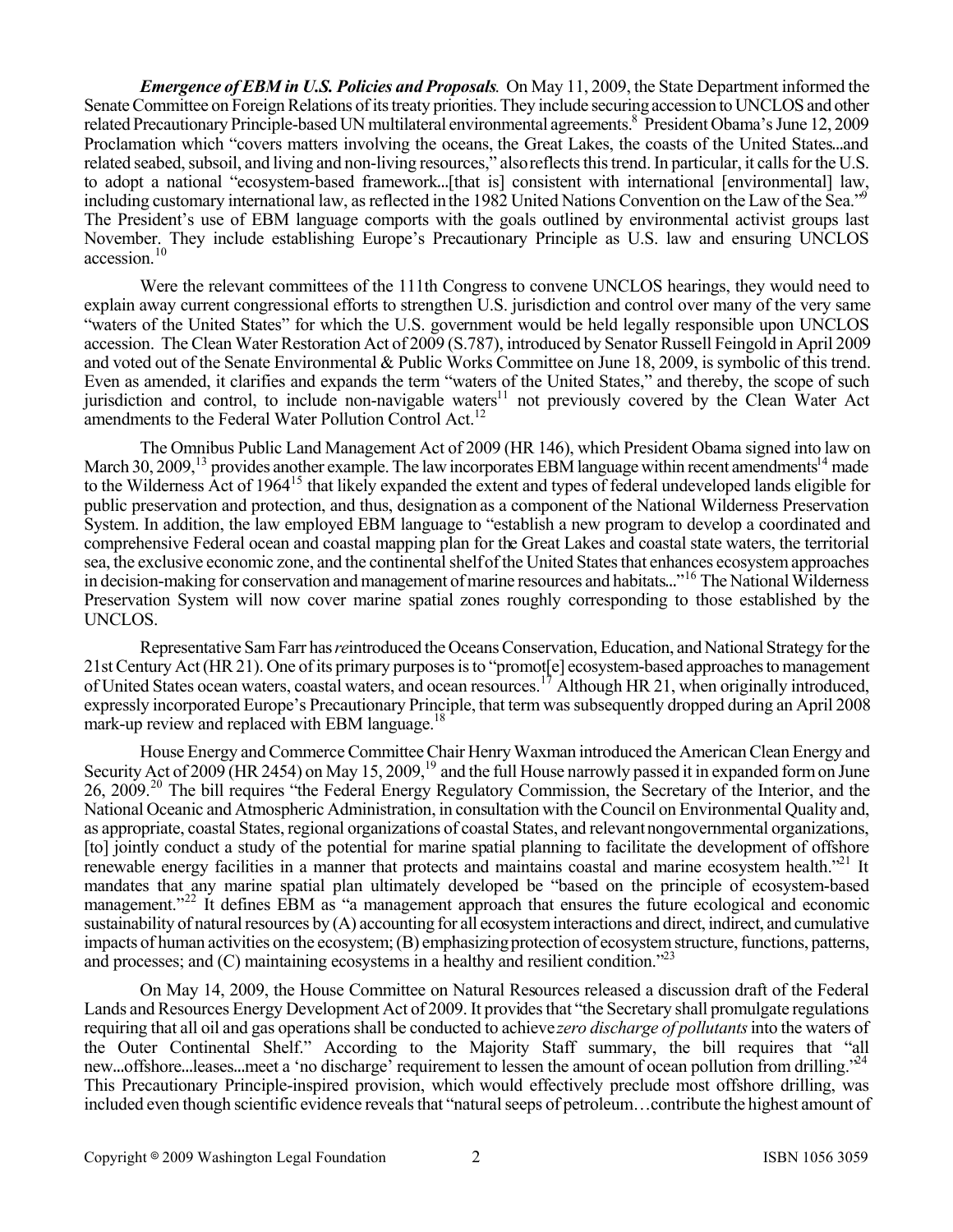petroleum to the marine environment, accounting for 45 percent of the total annual load to the world's oceans and 60 percent of the estimated total load to North American waters,"[25](#page-3-15) and despite the fact that offshore drilling makes economic common sense for virtually bankrupt coastal states, such as California and Florida, now plagued by huge budget deficits.<sup>[26](#page-3-16)</sup> Such regulations, in effect, would cover "all submerged lands lying seaward off State coastal waters (3 miles offshore) which are under U.S. jurisdiction,"<sup>27</sup> and potentially apply to all sources of pollution, including, carbon dioxide and other greenhouse gas emissions,<sup>[28](#page-3-18)</sup> except for, perhaps, carbon dioxide adequately sequestered in sub-seabed geological formations.<sup>2</sup>

 Although the bill does not expressly incorporate Europe's Precautionary Principle, its zero risk threshold and burden of proof reversal seems to reflect it in spirit. This result was likely achieved through use of embedded EBM language that is virtually identical to that contained within HR 21.<sup>30</sup>

*Conclusion*. The administration and the 111th Congress convey the impression that these proposals do not relate to the UNCLOS.<sup>[31](#page-3-21)</sup> Presumably, they wish to avoid a time-consuming and politically risky Senate floor debate that would reveal to an uninformed and economically weary American public the costs, as well as the putative benefits, actually associated with U.S. UNCLOS accession.

 The reality, however, is that the U.S. government would be hard pressed to avoid a discussion of how the proposals discussed above, or an even more formal embrace of the ecosystem-based management precaution embodied in UNCLOS, would impair important American economic and sovereignty interests. Such obligations, being consistent with Europe's Precautionary Principle, would require the strict and costly preservation and protection of the oceans from land, air and water-based sources of pollution within the U.S., without any need to prove or quantify the environmental benefits resulting from government regulation. Our government is asking the American public to bear the costs which will result from precaution-driven EBM. In turn, we deserve that such measures be examined in venues such as congressional hearings on U.S. UNCLOS accession, rather than disguised via use of obtuse administration policy statements, a raft of amendments to existing federal environmental laws, and arcane regulatory proceedings.

## **NOTES**

<span id="page-2-3"></span>3. *See* Duncan E.J. Currie, *Ecosystem-Based Management in Multilateral Environmental Agreements: Progress towards Adopting the Ecosystem Approach in the Int'l Mgmt. of Living Marine Resources*, World Wildlife Fund (Mar.2007), at 1-2, at: http://assets.panda.org/downloads/wwf\_ecosystem\_paper\_final\_wlogo.pdf.

<span id="page-2-4"></span>4. *Id*., at 2.

<span id="page-2-5"></span>5. *Id.*, at 2 and 8, full document at 13; Carrie V. Kappel and Rebecca G. Martone, *Ecosystem-based Management, The Encyclopedia of Earth*, Oct. 4, 2006, J. Emmett Duffy, Ed. at: [http://www.eoearth.org/article/Ecosystem-based\\_management.](http://www.eoearth.org/article/Ecosystem-based_management)

<span id="page-2-6"></span>6. *See* Charles Ehler and Fanny Douvere, *Visions for a Sea Change Report of the First International Workshop on Marine Spatial Planning*, Intergovt'l Oceanographic Comm. and Man and the Biosphere Programme, IOC Manual and Guides, 46: ICAM Dossier, 3. Paris: (UNESCO 2007), at 36, at: http://www.unesco-iocmarinesp.be/uploads/documentenbank/322a25f624fcb940dc70d0b3b510de24.pdf.

<span id="page-2-0"></span>7. *See* Robin Kundis Craig, *Sustaining the Unknown Seas: Changes in U.S. Ocean Policy and Regulation Since Rio '92*, 32 ENVT'L REP. 10191-10192 (Feb. 2002), at: http://papers.ssrn.com/sol3/papers.cfm?abstract\_id=922508.

<span id="page-2-7"></span>8. *See Ltr. from Richard R. Verma, Ass't Sec'y, Legis. Affairs of the Dept. of State to John F. Kerry, Chm., Comm. on For. Rel.,* U.S. Senate (May 11, 2005), at: http://www.globalsolutions.org/files/general/White\_House\_Priorities\_List.pdf.

<span id="page-2-8"></span>9. *See* A PROCLAMATION BY THE PRESIDENT OF THE UNITED STATES OF AMERICA, NATIONAL OCEANS MONTH, 2009 (June 12, 2009) at: http://www.whitehouse.gov/the\_press\_office/Presidential-Proclamation-National-Oceans-Month-and-Memorandumregarding-national-policy-for-the-oceans.

<span id="page-2-1"></span><sup>1.</sup> *See* Lawrence A. Kogan, *What Goes Around, Comes Around: How UNCLOS Ratification Will Herald Europe's Precautionary Principle as U.S. Law*, 7 SANTA CLARA INT'L L. (June 2009), abstract available online at Social Science Research Network (SSRN) at 53, 56-97, at: http://papers.ssrn.com/sol3/papers.cfm?abstract\_id=1356837.

<span id="page-2-2"></span><sup>2.</sup> *See* Donald F. Boesch, *Scientific Requirements for Ecosystem-based Management in the Restoration of Chesapeake Bay and Coastal Louisiana*, ECOLOGICAL ENGINEERING 26 (2006) 6-26, at 7, 10-11, at: http://www.umces.edu/president/EBM%20CB-LA.pdf.